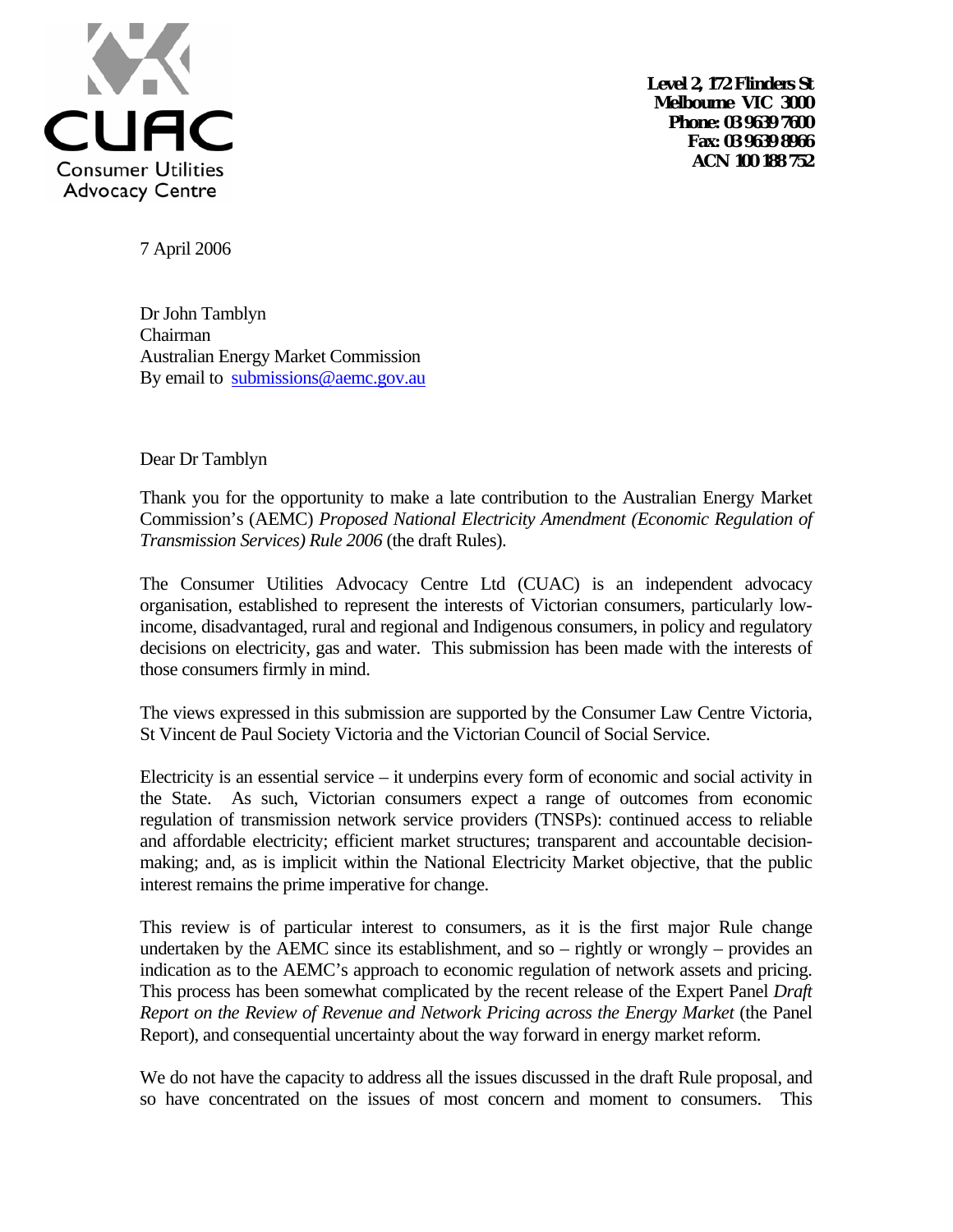submission will therefore comment on the following: the regulatory approach taken by the propose-respond model and the concept of a 'reasonable estimate'; the codification of key parameters of the weighted average cost of capital (WACC) and, particularly, the debt rating; information requirements; and reopener provisions.

### **A. Propose-respond model**

In principle, we welcome the AEMC's decision to fix a timeframe and clear consultation process for regulatory decision-making. A clear understanding of the timelines for consultation before the process begins is of particular assistance to consumer groups who often need time to amass the resources and information required to make a substantive contribution. Related to that, we would strongly encourage the AEMC to consider how it can best consult with consumer organisations and, particularly, how it supplies information to those stakeholders and the timelines it allows.

As stated earlier, consumers expect that economic regulation will produce reliable and affordable supply, and that decision-making will be transparent. Related to these expectations, we have two key concerns relating to the propose-respond model outlined in the draft Rules: the first relates to the potential for such a model to direct regulatory returns toward industry at the expense of consumers; the second, that there may be increased scope for gaming by industry.

CUAC notes the comments of the Expert Panel in its Report that "a propose-respond model (particularly in the form proposed by the Productivity Commission) would lead to a systematic increase in the returns to regulated entities relative to the consider-decide model". The Panel identifies a 'systematic upward bias' in such an approach and questions whether this approach is the best means of dealing with the perceived flaws of the current regulatory regime (particularly truncated returns and asymmetric risk from regulatory error). The Panel also states that the risk is greatest when dealing with greenfields investment – that the potential for, and consequences of, regulatory error in relation to mature networks is much less pronounced $2$ .

These comments are particularly relevant in light of the recent release of the Australian Energy Regulator's (AER) first electricity regulatory report, which identified that the current regulatory model has enabled relatively high levels of capital expenditure, with over \$1.6 billion invested in the assets over the last three years<sup>3</sup>. Such a result does not seem to support the view that further incentives must be embedded into the regulatory framework in order to encourage investment.

We would therefore appreciate that the AEMC explicitly address these concerns in its final Rules – while transmission may comprise a smaller proportion of a consumer's bill, for those

l

<sup>&</sup>lt;sup>1</sup> Expert Panel *Draft Report on the Review of Revenue and Network Pricing across the Energy Market,* March 2006, p 68

 $<sup>2</sup>$  Ibid, p. 69</sup>

<sup>3</sup> AER *Transmission Network Service Providers Electricity Regulatory Report 2004/05*, April 2006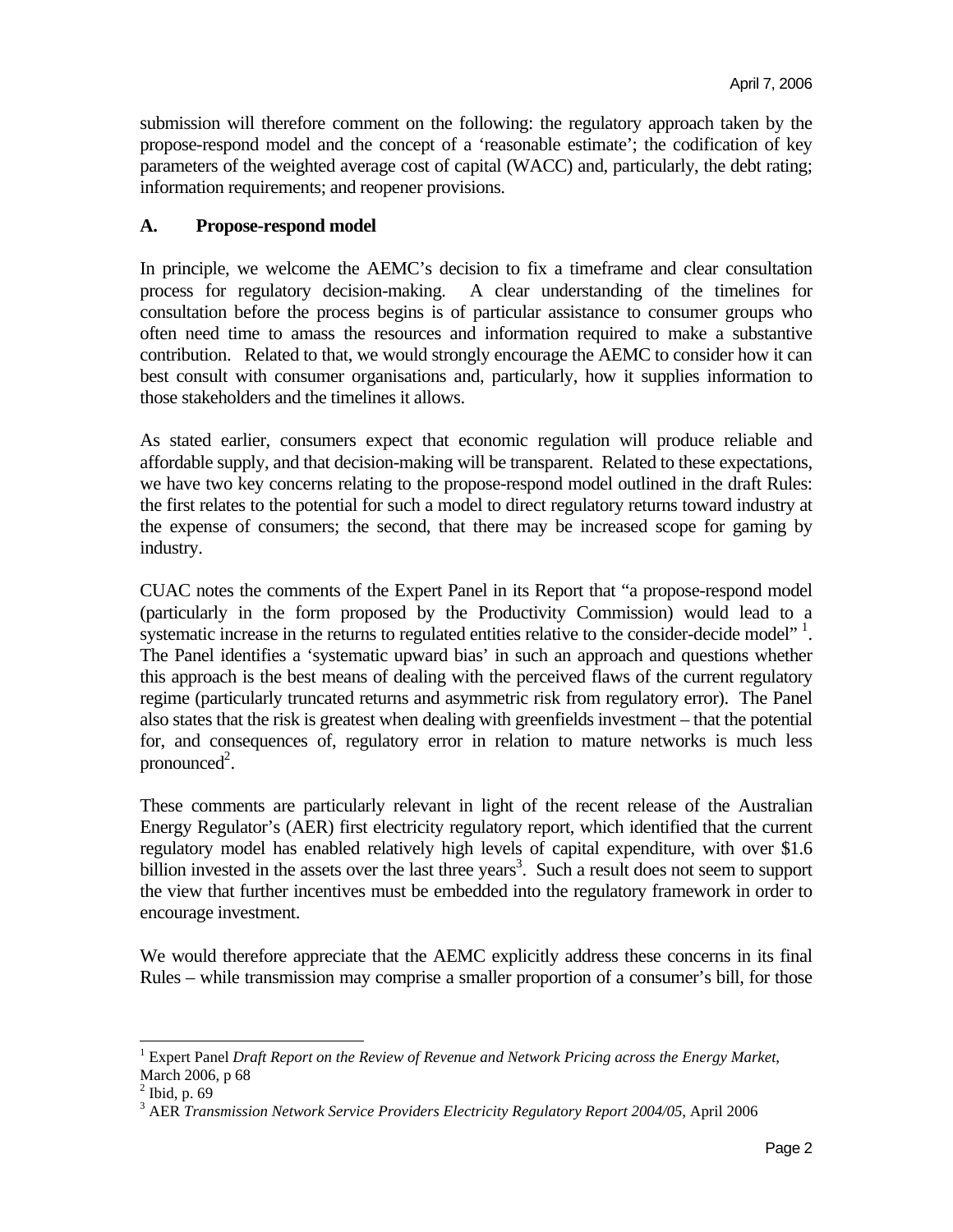consumers for whom every dollar counts, we would be remiss to accept any approach that provides industry with an unwarranted advantage and one that will be paid for by consumers.

We also note the comments of the Panel in relation to the concept of 'reasonable estimate' and, particularly, as providing too little guidance for the regulator. Indeed the Panel goes further to state "that the effect of requiring a regulator to consider whether a proposal is within a reasonable or plausible range is to require the regulator to apply a less well understood decision making criterion than would be the case if the regulator was required to form a view upon the most appropriate (or best) outcome its judgement"<sup>4</sup>. The Panel also identifies that the likely outcomes of wholesale adoption of the Productivity Commission recommendations are greater regulatory uncertainty, increased litigation, and an upward bias to the returns provided for TNSPs<sup>5</sup>.

We also strongly support the criticisms made by the Panel and the  $AER<sup>6</sup>$  in relation to the potential incentive such an approach provides to gaming by industry, when coupled with the presumption of approval by the AER of a TNSP's proposal. The Panel makes the point that the regulated business in fact is given an incentive to make an ambit claim to identify the regulator's estimate of a reasonable range.

The notion of a 'reasonable estimate' seems to pose more questions than it answers and we would strongly encourage the AEMC to revisit its support for the concept, and pursue a methodology that provides more guidance to the regulator and does not provide any incentive for gaming by businesses.

# **B. Return on capital**

#### **1. Codification of WACC Parameters**

A significant change to the regulatory framework proposed in the draft Rules has been the codification of parameters within the WACC. While we have limited ability to comment on the values of the parameters specified in the draft Rules, we have noted with some concern the response from regulatory agencies (the AER and the WA Economic Regulatory Authority (ERA)) that the degree of codification recommended by the AEMC in its draft Rule will reduce the discretion and flexibility of the regulator.

The ERA notes that the values tend to be or are at the upper bounds of recent regulatory decisions relating to the cost of capital, and questions whether the values therefore perhaps favour  $TNSPs<sup>7</sup>$  – if that were indeed the case, we would be strongly concerned given the findings of the AER's recent TNSP performance report would seem to indicate little evidence for such incentives to be put in place given the main emerging trends.

 4 Expert Panel Draft Report, p 75

 $<sup>5</sup>$  Ibid p 81</sup>

<sup>&</sup>lt;sup>6</sup> AER Submission to the AEMC Draft National Electricity Amendment (Economic Regulation of Transmission Service) Rule 2006 March 2006

<sup>&</sup>lt;sup>7</sup> ERA Submission to the AEMC - Draft National Electricity Amendment (Economic Regulation of Transmission Service) Rule 2006, 20 March 2006, p 5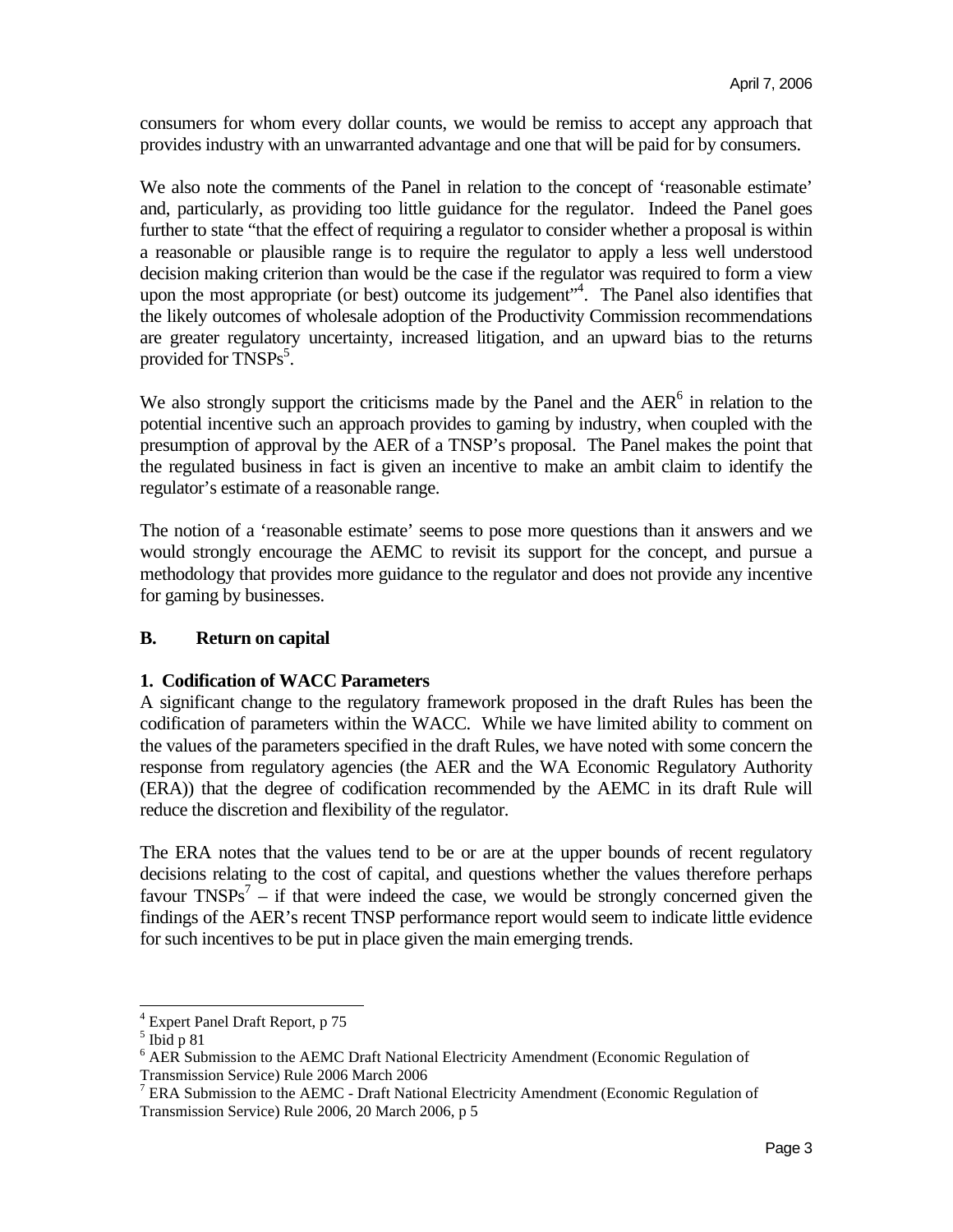That report identified that: aggregate actual spending is significant at more than \$1.6 billion over the past three years, although lower than forecast in the revenue caps; the aggregate value of the TNSPs' regulated assets has increased by almost 12 per cent over the past three years and now stands at almost \$10.3 billion; TNSPs have been spending close to forecast levels with aggregate spending over the past three years approaching \$1 billion; and most TNSPs continue to exceed the reliability standards specified in their revenue caps, with incentive payments totalling almost \$4.5 million for the 2004 calendar year.<sup>8</sup>

We would therefore endorse the proposal put forward by the AER, that the AEMC require the AER develop binding guidelines on the WACC parameters. Such an approach would seem to neatly marry the need for certainty with the ability to provide the regulator with the discretion it requires to adapt to changing circumstance.

The draft Rule also notes that "... there are limitations in the availability of market evidence which would support change to the value of a number of the parameters used in the CAPM model. In these circumstances review of these WACC parameters in each regulatory determination process has little benefit and simply contributes to uncertainty about the return on past investments"9 . We are perplexed by the 'limitations in the availability of market evidence' as this is not clearly expounded.

Further, while the underlying parameters of WACC are arguably fixed and provide for longterm stability and investor certainty, we do not consider a review to the WACC parameters as contributing to uncertainly about return on past investments. Discussion about these parameters is worthwhile for the purpose of ensuring they are methodologically sound and reflect market dynamics and realities.

We recognize that prescribing WACC inputs reduces the flexibility of the regulator, such as its ability to respond to new information or to undertake a benchmarking exercise of the WACC. It would therefore be worthwhile for the Draft Rule to clearly articulate the actual length of time 'in the medium to longer term' in terms of reviewing return on capital.

The draft Rule proposes that the value of key components of the WACC should be subject to a five-yearly review. We recommend an interim review should be undertaken in the third year given the likelihood of short term and mild cyclic fluctuations in business conditions, interest rates and economic activity that will affect these indicators. This will serve as a means of monitoring and verification of the set values.

#### **2. Debt Risk Premium and Debt Rating**

We have serious concerns relating to the BBB investment grade rating. We believe that the BBB investment grade rating is erroneous and inappropriate  $-$  it is the lowest end of investment grading and is, therefore, attributed the highest risk rating. We acknowledge that State regulators set ratings below their central estimate in the interest of being conservative, choosing to ensure that there is no deterrent to investment at the expense of higher prices for

<sup>&</sup>lt;sup>8</sup> AER *Transmission Network Service Providers Electricity Regulatory Report 2004/05*, April 2006, p ii <sup>9</sup> AEMC Dreft Puls Proposel n 63

<sup>&</sup>lt;sup>9</sup> AEMC Draft Rule Proposal, p 63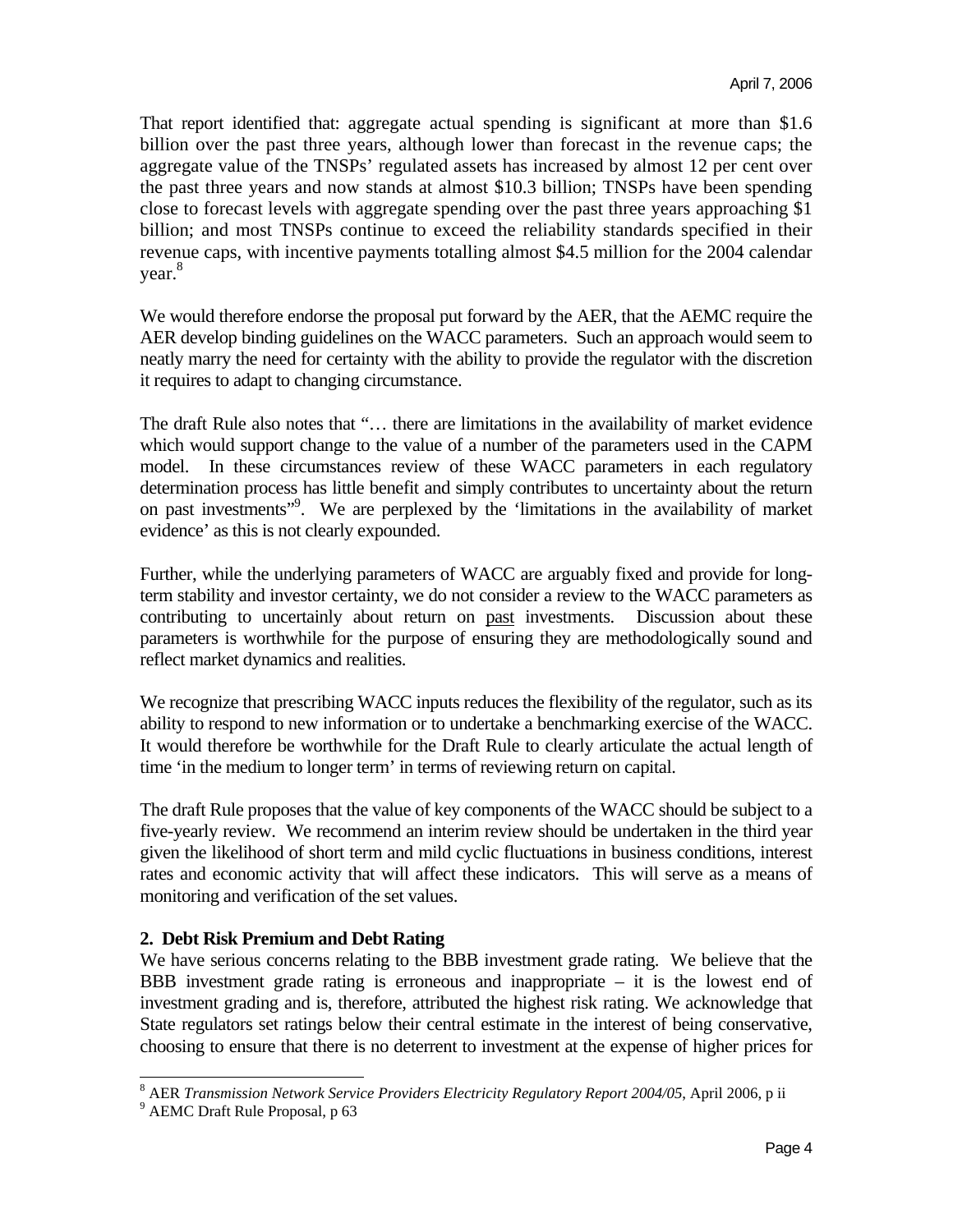consumers. But, as Lally makes clear, conservatism at the level of each parameter results in an overly conservative output price.<sup>10</sup>

In light of its consideration of recent regulatory decisions in relation to the debt risk premium, the credit ratings of a range of energy network businesses and their diverse ownership and credit ratings applicable to infrastructure asset investments, we do not support the AEMC view that an appropriate credit rating for a benchmark electricity transmission business within the investment grade range is BBB.

Research undertaken by  $Lally$ <sup>11</sup> supports the view that a BBB rating for transmission businesses is inappropriate. Lally notes that, by using the averaging technique, the Standard and Poor's (S&P) ratings for all four of the wholly privately owned distribution businesses yield an estimate for such businesses of 6.5, which implies a rating on the boundary of A- /BBB+. The average leverage of these four firms is very close to 60% and therefore no correction is required for leverage. However, since theory and the comments of S&P both point to a better rating for transmission than for distribution, then the appropriate rating for a privately owned transmission business at leverage of 60% would be at least A-.

A study of S&P credit ratings reveals the median credit rating for public and private electricity transmission and distribution companies is between  $A-$  and  $A+$ <sup>12</sup>. Only ElectraNet and United Energy exhibit credit ratings of less than A–, and in both cases the lower credit ratings are associated with high gearing. CUAC supports the AER's finding that the appropriate benchmark credit rating in calculating a TNSP's debt margin is 'A'.<sup>13</sup>

We therefore strongly recommend that the AEMC revise its decision and set the appropriate credit rating at a level that more accurately reflects the sector.

# **C. Information requirements**

As the Expert Panel states: "provisions that ensure that, within reasonable bounds of cost and commercial confidentiality, the regulator and stakeholders are well informed about the ongoing input costs of regulated services are fundamental to addressing information asymmetry" (p 74).

There are two aspects of the information requirements about which we have concerns within the draft Rule proposal.

First is the provision of information by the TNSP to the regulator and, particularly, the proposition within the Rules that each TNSP will determine its methodology for forecasting operating and capital expenditure. Our experience in other regulatory processes is that such an approach only adds to what is already a complex collection of datasets, and greatly restricts

l <sup>10</sup> Lally, M. The Appropriate Credit Rating for Australian Electricity Transmission Businesses, Victoria University of Wellington, March 2006, p 7.<br>  $\frac{11}{11}$  Lally, M., op cit p.13.

<sup>&</sup>lt;sup>12</sup> AER Submission to the AEMC Draft National Electricity Amendment (Economic Regulation of Transmission Service) Rule 2006 March 2006, p 26

 $13$  ibid